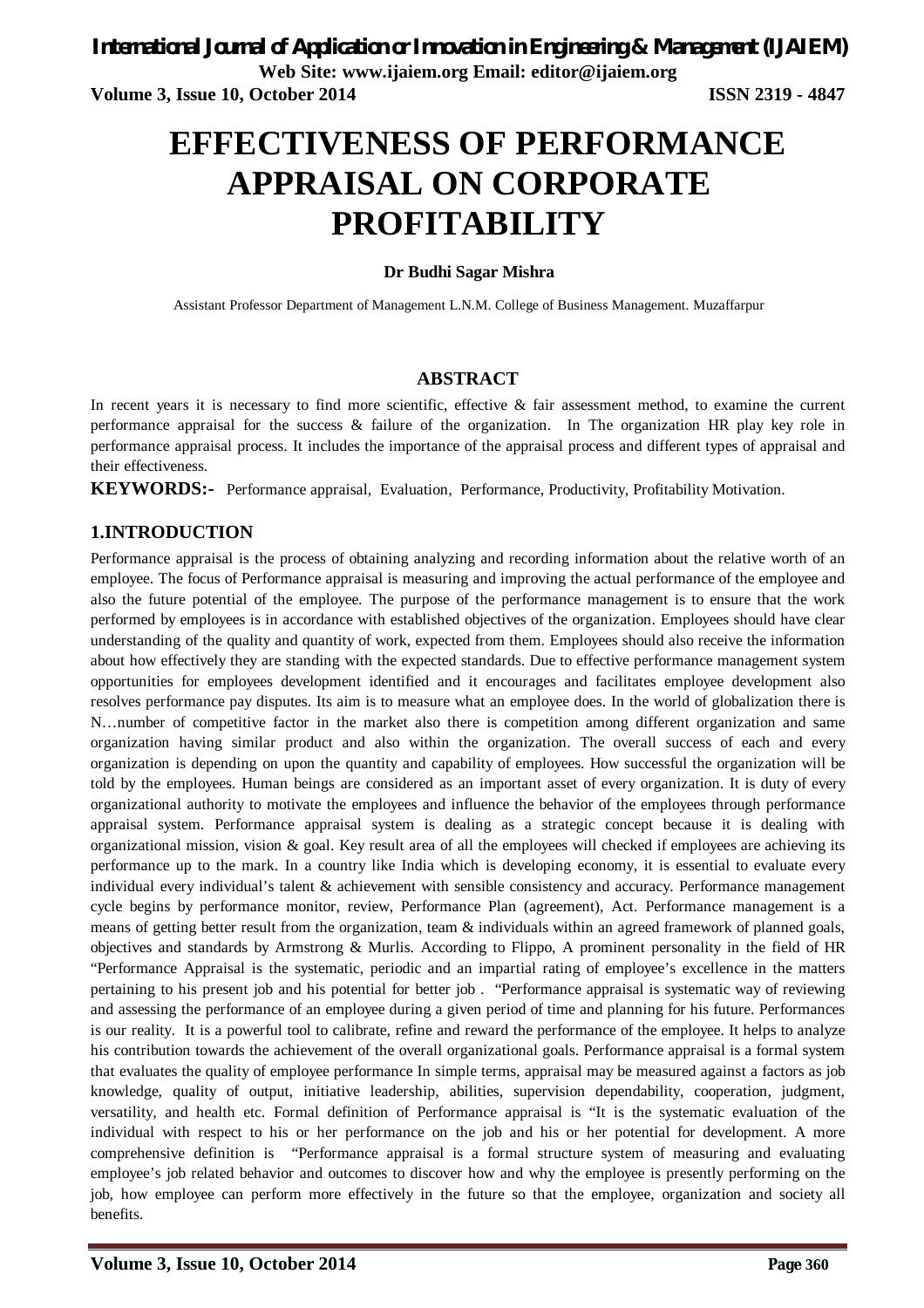# *International Journal of Application or Innovation in Engineering & Management (IJAIEM)* **Web Site: www.ijaiem.org Email: editor@ijaiem.org Volume 3, Issue 10, October 2014 ISSN 2319 - 4847**

### **2.TRADITIONAL PERFORMANCE APPRAISAL**

The history of performance appraisal is quite brief. it roots in early  $20<sup>th</sup>$  century, can be traced to Taylors pioneering time and motion study. During the First World War appraisal concept was developed by US army.

### **3.IMPORTANCE OF RECENT TREND OF PERFORMANCE APPRAISAL**

Performance appraisal is a most valuable human resource tool. It is a vital component for the development of company as well as for individual employee. The system of performance appraisal motivates the sincere employees and in certain cases it punishes the dishonest employees. This is benefited to employees as well as for the organization. Productivity increases if there is a fair performance appraisal system implemented in the organization. Performance appraisal plays critical role in organization ability to achieve its strategic goals. Organization and the HR department has to design and implement Performance appraisal system in an organization is a core managerial function. The challenges faced by the present days organization is absolutely depending on the effectiveness of its performance management system which ultimately acts as a catalyst for In India there are large manufacturing firms where there is a co-existence of two different systems in same organization e.g. MBO and 360 degree Performance appraisal system, Open ended system, Semi-open, Closed system. The intention of Performance appraisal is to evaluate the employee at all levels in organization. There are many advantages of Performance appraisal system; firstly organization comes to know who high performer is and who is not. This helps organization to make some sort of disciplinary action against low performer or recommended them for the employee, as he comes to know about the work areas which he is lacking in and has to do improvements on the same. Employees, come to know about the expectation of organization from him. The evaluation of employees is done by the superiors, on the basis of some predicted criteria and if gaps are found in the employee's performance the superior in the organization will know and decide which employee in the organization requires training. To achieve organizational objective Training need analysis is essential which would be identified only by performance appraisal. Generally employees need to train to move the organization forward. To move organization further the owner and management should have some idea, some strategy for solving organizations current problems. Organizations' experiences some deficiencies so to bridge a gap between these capabilities. It needs to achieve its objective and what it currently has. Based on performance appraisal one should try to conduct Training need analysis to find out a gap in its people capability. It can be short fall knowledge, attitude and skills of our employees. So to bridge this gap by providing training programme to employees, ask every single individual to be perfect and get a maximum productivity which will directly indirectly motivate employee so that he will give good and better product which will be benefited and profitable for organization. A survey was conducted in Industrial area in Pune and adjoining area regarding the performance appraisal system which the companies are following. Among the company survey they were asked which performance appraisal system are implemented. Most of the companies said that they followed KRA and 360 degree performance appraisal system. It was seen except for very few, all the employees of the companies are satisfied with performance appraisal system. That most of the companies are conducting performance review interview and the training need is communicated to the employees. While most of the companies are following the method of on the job/off the job training, some are following the method of training by experts. As far as motivation is concern the companies are following monetary/ non-monetary/ job expansion. Interview conducted with various levels of employees has reviled that better performance and increased productivity depends on work culture and employees satisfaction. Ethical aspects of performance appraisal are to actually look into different process like judgment and observation. It is a task of every manager to observe the performance and to keep a check on every employee's performance. There should be the certain standard framed by the HR department and with the consultation of HODs of various debarments for the performance. Legally and scientifically, the key requirement of any appraisal system are relevance implies that clear links between the performance standards for particular job and organizational objectives, Sensitivity states that a performance appraisal system is capable of distinguishing effective from ineffective performers. And reliability is consistency of judgment to provide reliable data by raters wit different perspective will see same individual employee job related performance an individual behavior very differently. Employee's effective performance. The true goal of performance appraisal is employee's development & organizational improvement. Ultimately competitive asset of any organization is it human resources, thus organization should develop employee competencies which should be aligned with the organizations business goals. This can be achieved through performance management system which also acts as behavioral change tool and it can also enable performance management system which can improve overall organizations performance.

#### **3.CONCLUSION**

It is concluded that research by effective performance management system is a key tool of communication & motivation within the organization. There should be the strong support from management for carrying out fair and transparent performance appraisal system. If employer has to reduce the labour turn over he has to reward and develop his employees. If employees are satisfied definitely brand and profit is created into the market. So based on performance